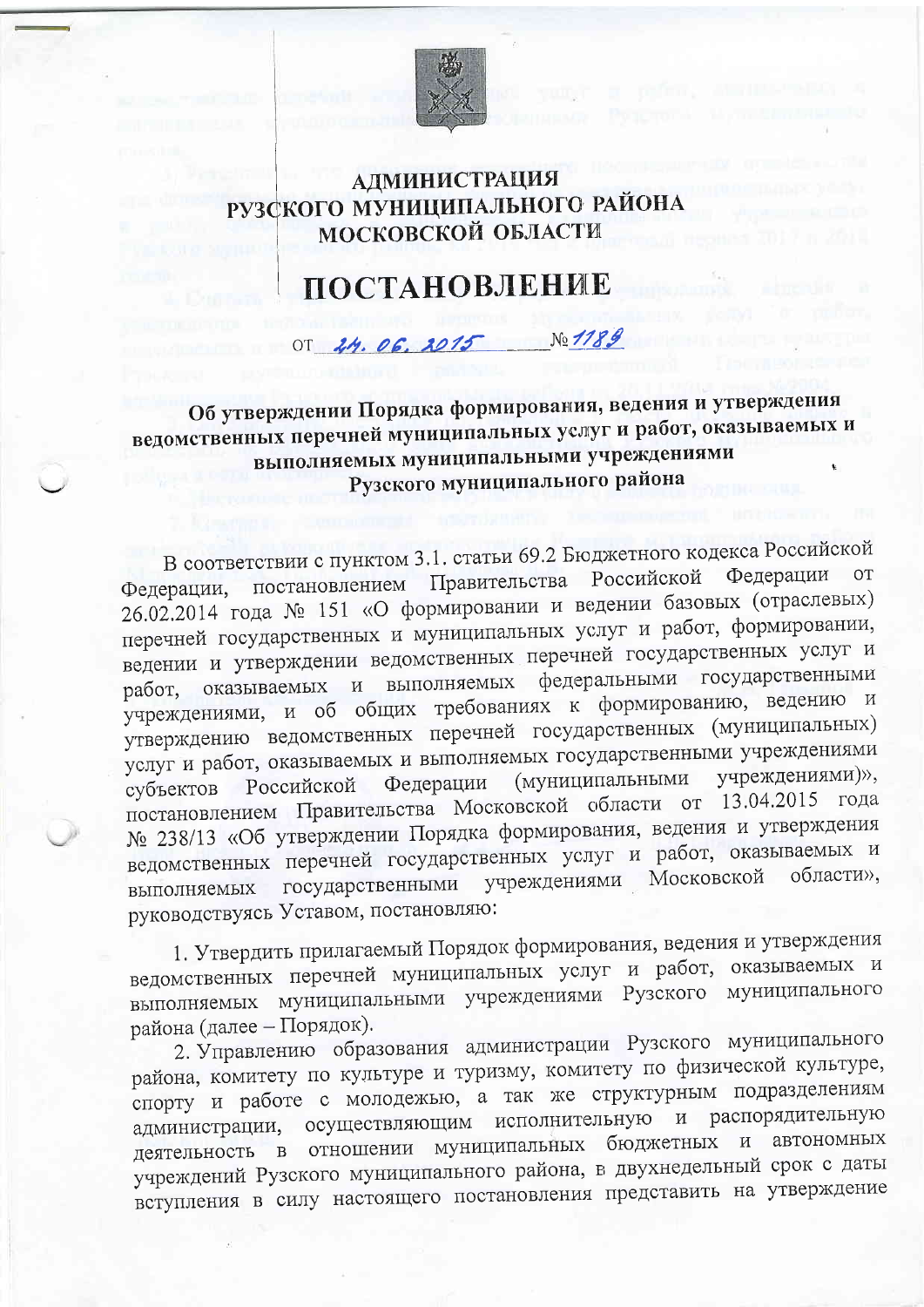ведомственные перечни муниципальных услуг и работ, оказываемых и выполняемых муниципальными учреждениями Рузского муниципального района.

3. Установить, что положения настоящего постановления применяются при формировании муниципальных заданий на оказание муниципальных услуг и работ, оказываемых и выполняемых муниципальными учреждениями Рузского муниципального района, на 2016 год и плановый период 2017 и 2018 голов.

силу Порядок формирования, веления утратившим  $\overline{M}$ 4. Считать перечня муниципальных услуг и работ, утверждения ведомственного оказываемых и выполняемых муниципальными учреждениями сферы культуры утвержденный Постановлением района, Рузского муниципального администрации Рузского муниципального района от 20.11.2014 года №2994.

5. Опубликовать настоящее постановление в газете «Красное знамя» и разместить на официальном сайте администрации Рузского муниципального района в сети «Интернет».

6. Настоящее постановление вступает в силу с момента подписания.

исполнения настоящего постановления возложить на 7. Контроль заместителей руководителя администрации Рузского муниципального района Медведеву Е.А., Назарьеву Е.А., Шведова Д.В.

Руководитель администрации

Верно: начальник общего отдела

М.В. Тарханов

Л.В. Спиридонова

Исп.: Кушнер И.В.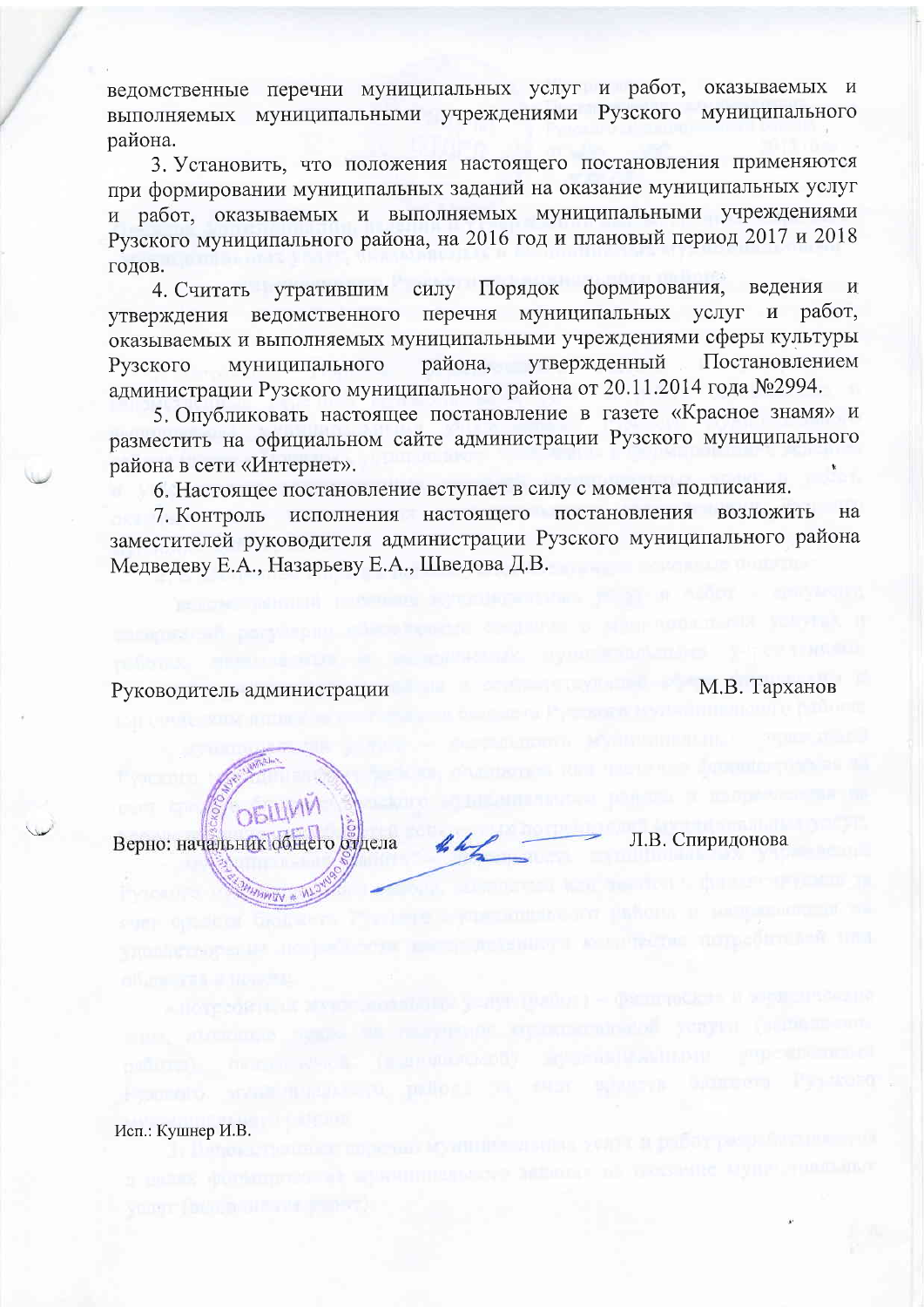работ, 4. Ведомственные перечни муниципальных услуг  $\mathbf{M}$ Порядка, утверждаются согласно положениям сформированные постановлением администрации Рузского муниципального района.

5. Ведомственные перечни муниципальных услуг и работ формируются и ведутся управленим образования администрации Рузского муниципального района, комитетом по культуре и туризму, комитетом по физической культуре, спорту и работе с молодежью, а так же структурными подразделениями исполнительную и распорядительную администрации, осуществляющим деятельность в отношении муниципальных бюджетных и автономных учреждений Рузского муниципального района в электронном виде и на бумажном носителе по форме согласно приложению к настоящему Порядку на основании базовых (отраслевых) перечней государственных и муниципальных услуг и работ, утвержденных федеральными органами исполнительной власти, осуществляющими функции по выработке государственной политики и нормативно-правовому регулированию в установленных сферах деятельности.

6. При формировании ведомственного перечня муниципальных услуг и работ в отношении каждой муниципальной услуги или работы указывается следующая информация:

а) наименование муниципальной услуги или работы с указанием кодов Общероссийского классификатора видов экономической деятельности (ОКВЭД), которым соответствует муниципальная услуга или работа;

б) наименование органа, осуществляющего полномочия учредителя;

в) код органа, осуществляющего полномочия учредителя, в соответствии с реестром участников бюджетного процесса, а также отдельных юридических лиц, не являющихся участниками бюджетного процесса, формирование и ведение которого осуществляется в порядке, устанавливаемом Министерством финансов Российской Федерации (далее - реестр участников бюджетного процесса);

г) наименование муниципального учреждения и его код в соответствии с реестром участника бюджетного процесса;

д) содержание муниципальной услуги или работы;

е) условия (формы) оказания муниципальной услуги или выполнения работы;

ж) вид деятельности муниципального учреждения;

з) категории потребителей муниципальной услуги или работы;

и) наименования показателей, характеризующих качество и (или) объем муниципальной услуги (выполняемой работы);

к) указание на бесплатность или платность муниципальной услуги или работы;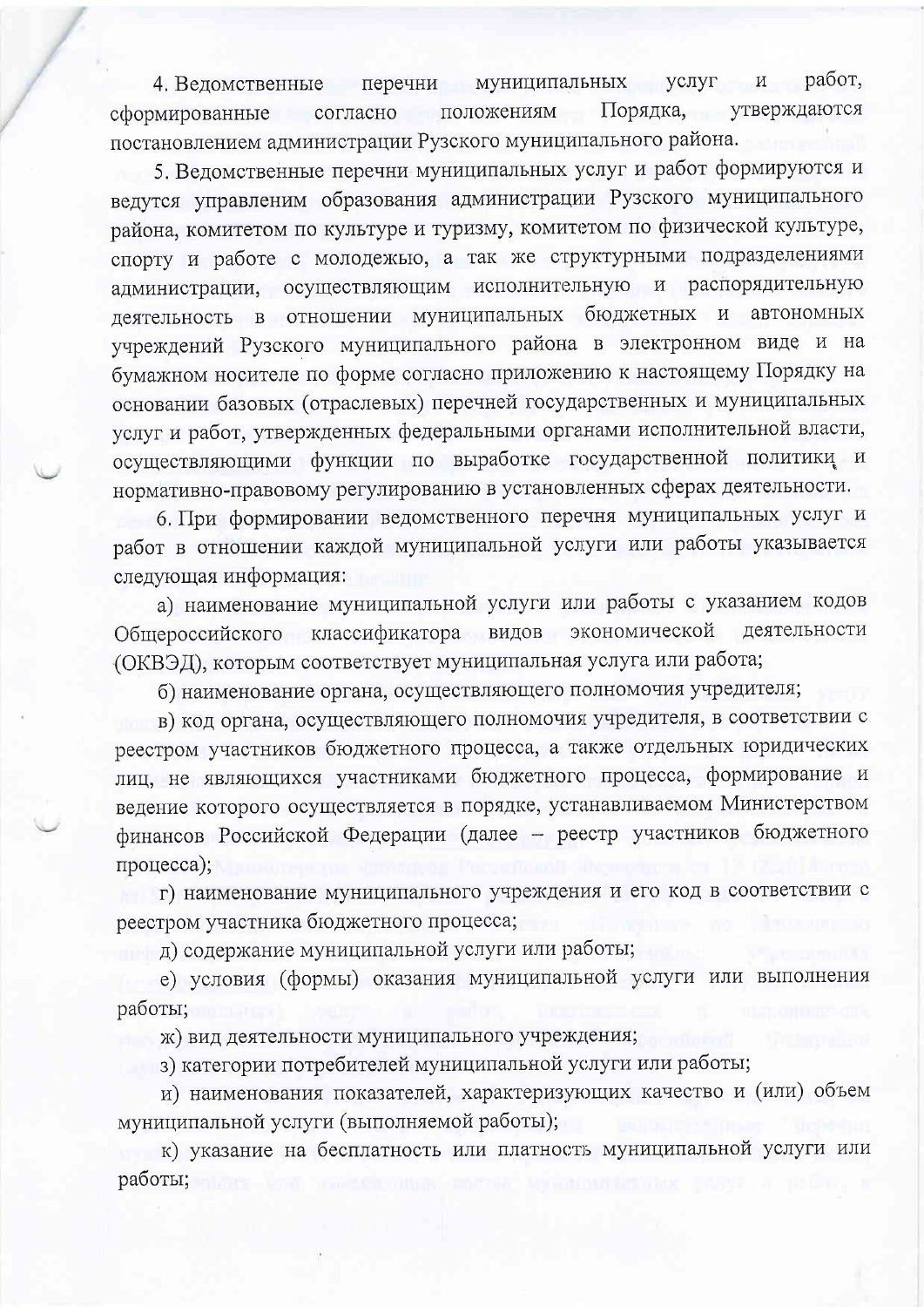л) реквизиты нормативных правовых актов, являющихся основанием для включения муниципальной услуги или работы в ведомственный перечень муниципальных услуг и работ или внесения изменений в ведомственный перечень муниципальных услуг и работ, а также (для ведомственного перечня муниципальных услуг и работ в электронном виде) электронные копии таких нормативных правовых актов.

7. Информация, сформированная по каждой муниципальной услуге и работе в соответствии с пунктом 6 настоящего Порядка (для ведомственного перечня муниципальных услуг и работ в электронном виде), образует реестровую запись.

Каждой реестровой записи присваивается свой уникальный номер.

8. Размещение ведомственного перечня муниципальных услуг и работ на системы Российской Федерации бюджетной едином портале информационно-телекоммуникационной сети (www.budget.gov.ru)  $\overline{B}$ «Интернет» осуществляется путем формирования реестровых записей на основе информации, включенной в ведомственные перечни муниципальных услуг и работ, в соответствии с правилами, установленными Министерством финансов Российской Федерации.

усиленной квалификационной подписываются Реестровые записи электронной подписью лица, уполномоченного действовать от имени органа, осуществляющего полномочия учредителя.

При формировании ведомственных перечней муниципальных услуг должна быть обеспечена сопоставимость и взаимосвязанность информации.

работ также 9. Ведомственные перечни муниципальных услуг  $\mathbf{M}$ размещаются на официальном сайте в информационно-телекоммуникационной размещению информации о государственных сети «Интернет»  $\Pi{\rm O}$ муниципальных учреждениях (www.bus.gov.ru) в порядке, установленном приказом Министерства финансов Российской Федерации от 17.12.2014 года №152н «Об утверждении Порядка размещения на официальном сайте в информационно-телекоммуникационной сети «Интернет» по размещению муниципальных учреждениях  $\overline{\mathbf{M}}$ информации государственных  $\overline{O}$ (отраслевых) перечней государственных  $(www.bus.gov.ru)$ базовых выполняемых оказываемых работ,  $\, {\rm H}$ (муниципальных) услуг  $\, {\rm N}$ Российской субъектов Федерации учреждениями государственными (муниципальными учреждениями)».

10. В случае внесения изменений в нормативные правовые акты, на ведомственные перечни были сформированы которых основании муниципальных услуг и работ, а также принятия новых нормативных актов, дополняющих или изменяющих состав муниципальных услуг и работ, в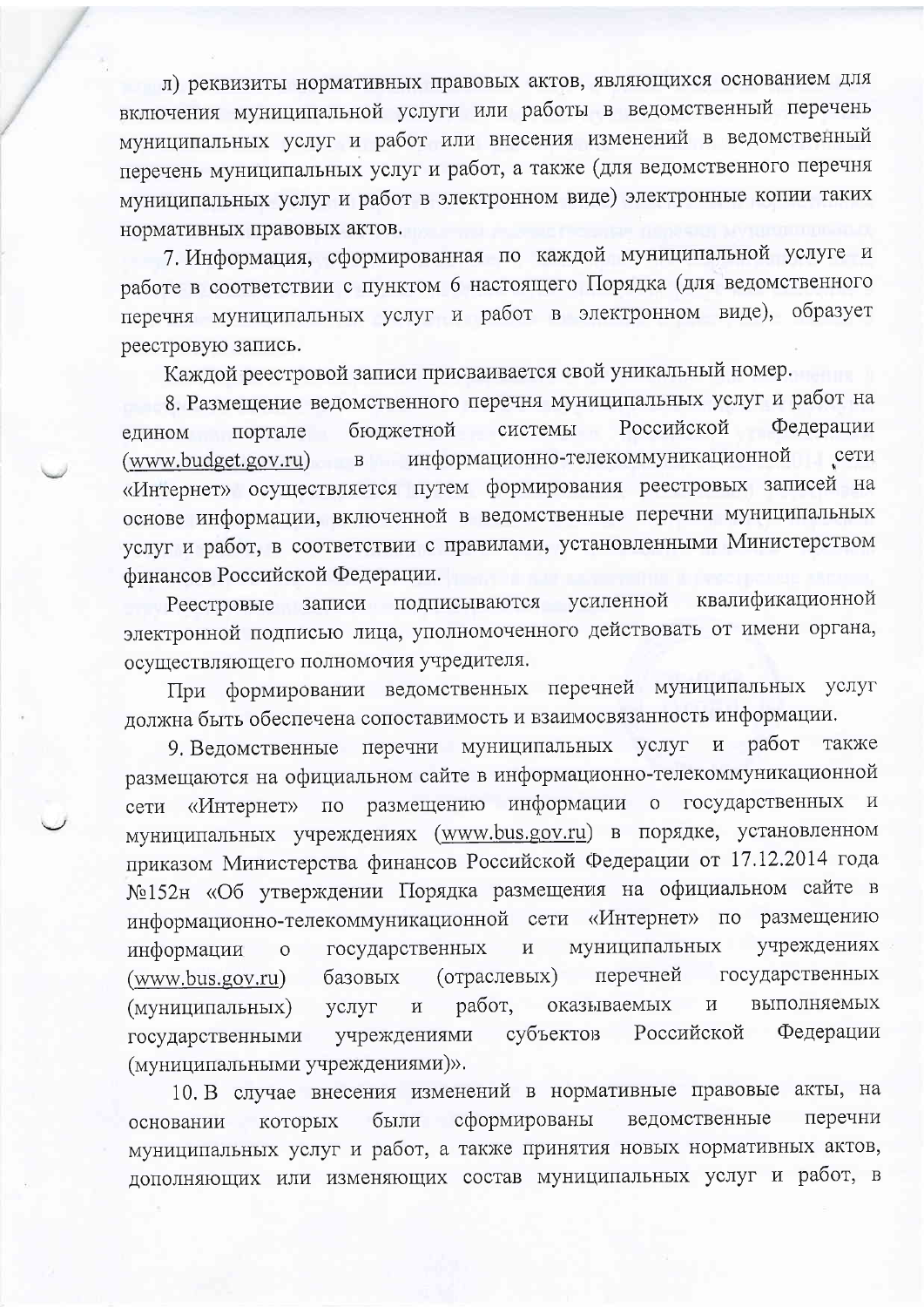ведомственные перечни муниципальных услуг и работ вносятся изменения. Внесение изменений в ведомственные перечни муниципальных услуг и работ осуществляется в месячный срок со дня принятия указанных нормативных актов.

11. Одновременно с принятием или внесением изменений в нормативные правовые акты, которыми утверждены ведомственные перечни муниципальных услуг и работ на бумажном носителе, в день принятия нормативного акта, утверждающего ведомственные перечни муниципальных услуг или внесение в них изменений, вносятся соответствующие изменения в реестровые записи в электронном виде.

12. Порядок формирования информации и документов для включения в реестровую запись, формирование (изменение) реестровой записи и структуры уникального номера осуществляется согласно правилам, утвержденным приказом Министерства финансов Российской Федерации от 28.05.2014 года «Об утверждении Порядка формирования (изменения) реестровых  $N<sub>242H</sub>$ записей при формировании и ведении базовых (отраслевых) перечней государственных и муниципальных услуг и работ, включая правила формирования информации и документов для включения в реестровые записи, структуры уникального номера реестровой записи».